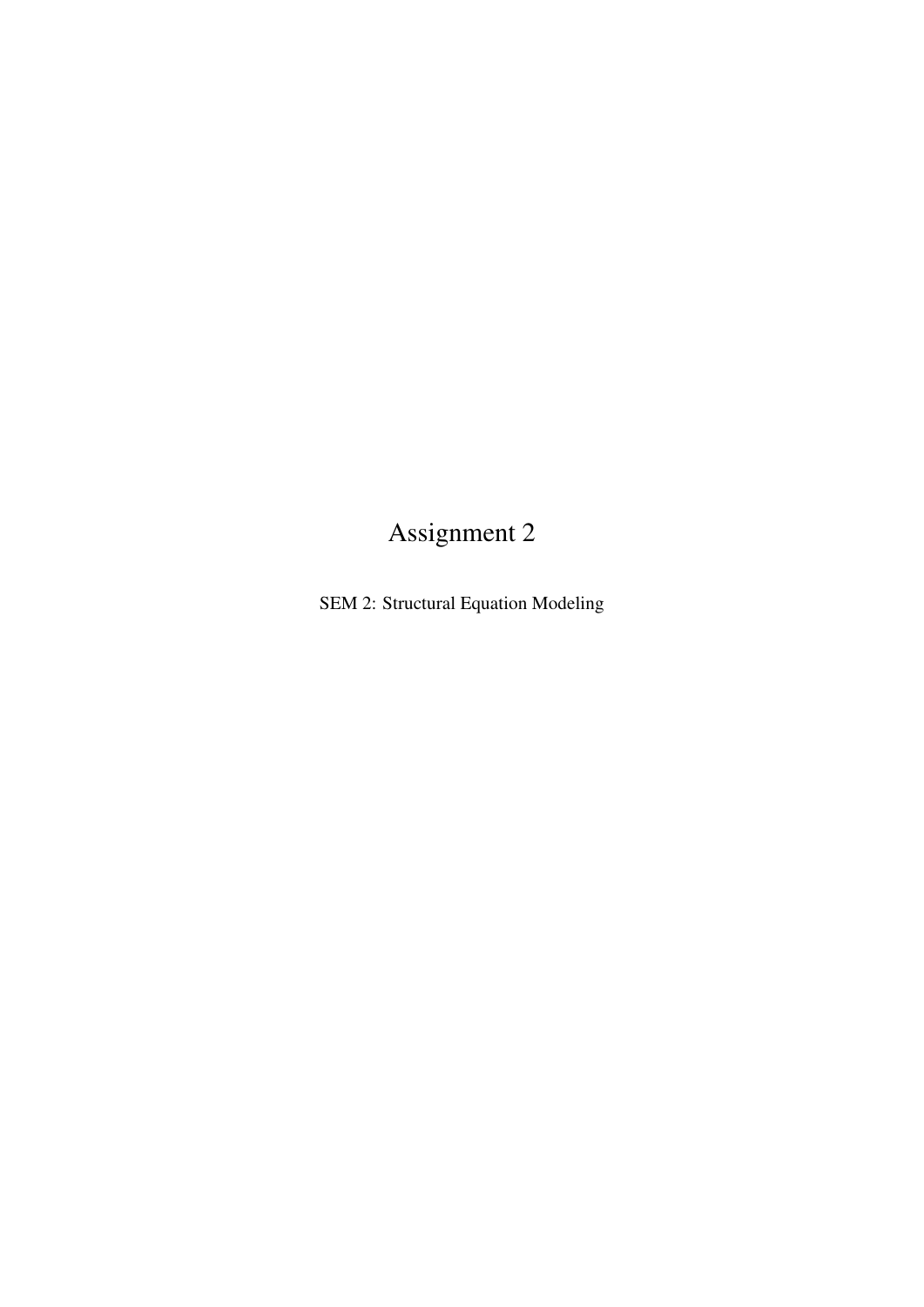Please hand in a .pdf file containing your report and a .R containing your codes or screenshots of every Jasp analysis. The deadline of this assignment is Tuesday May 22 15:00.

## **Assignment**

## Part 1

In this assignment we revisit the Big 5 dataset we used in SEM 1, now including variables on age, gender and education:

| Item label     | Item description                                  |
|----------------|---------------------------------------------------|
| A <sub>1</sub> | Am indifferent to the feelings of others          |
| A <sub>2</sub> | Inquire about others' well-being                  |
| A <sub>3</sub> | Know how to comfort others                        |
| A <sub>4</sub> | Love children                                     |
| A5             | Make people feel at ease                          |
| C1             | Am exacting in my work                            |
| C <sub>2</sub> | Continue until everything is perfect              |
| C <sub>3</sub> | Do things according to a plan                     |
| C <sub>4</sub> | Do things in a half-way manner                    |
| C <sub>5</sub> | Waste my time                                     |
| E1             | Don't talk a lot                                  |
| E2             | Find it difficult to approach others              |
| E <sub>3</sub> | Know how to captivate people                      |
| E4             | Make friends easily                               |
| E <sub>5</sub> | Take charge                                       |
| N1             | Get angry easily                                  |
| N <sub>2</sub> | Get irritated easily                              |
| N <sub>3</sub> | Have frequent mood swings                         |
| N <sub>4</sub> | Often feel blue                                   |
| N5             | Panic easily                                      |
| O1             | Am full of ideas                                  |
| O <sub>2</sub> | Avoid difficult reading material                  |
| O <sub>3</sub> | Carry the conversation to a higher level          |
| O4             | Spend time reflecting on things                   |
| O <sub>5</sub> | Will not probe deeply into a subject              |
| gender         | $Males = 1$ Females = 2                           |
| education      | $1 = HS$ , $2 =$ finished HS, $3 =$ some college, |
|                | $4 =$ college graduate $5 =$ graduate degree      |
| age            | Age in years                                      |

You can obtain the full dataset (named bfi) in R as follows:

library("psych") data("bfi")

Of note, these items are *not* from the Big Five Inventory. See ?bfi for details. For simplicity, treat all variables as continuous. We can think of theories on how these variables interact with one-another. For example, I can reason that being "indifferent to the feelings of others" (A1) causes someone not to "inquire about others' well-being" (A2), and that in turn not inquiring about others well-being causes to "don't talk a  $lot"$  (E1).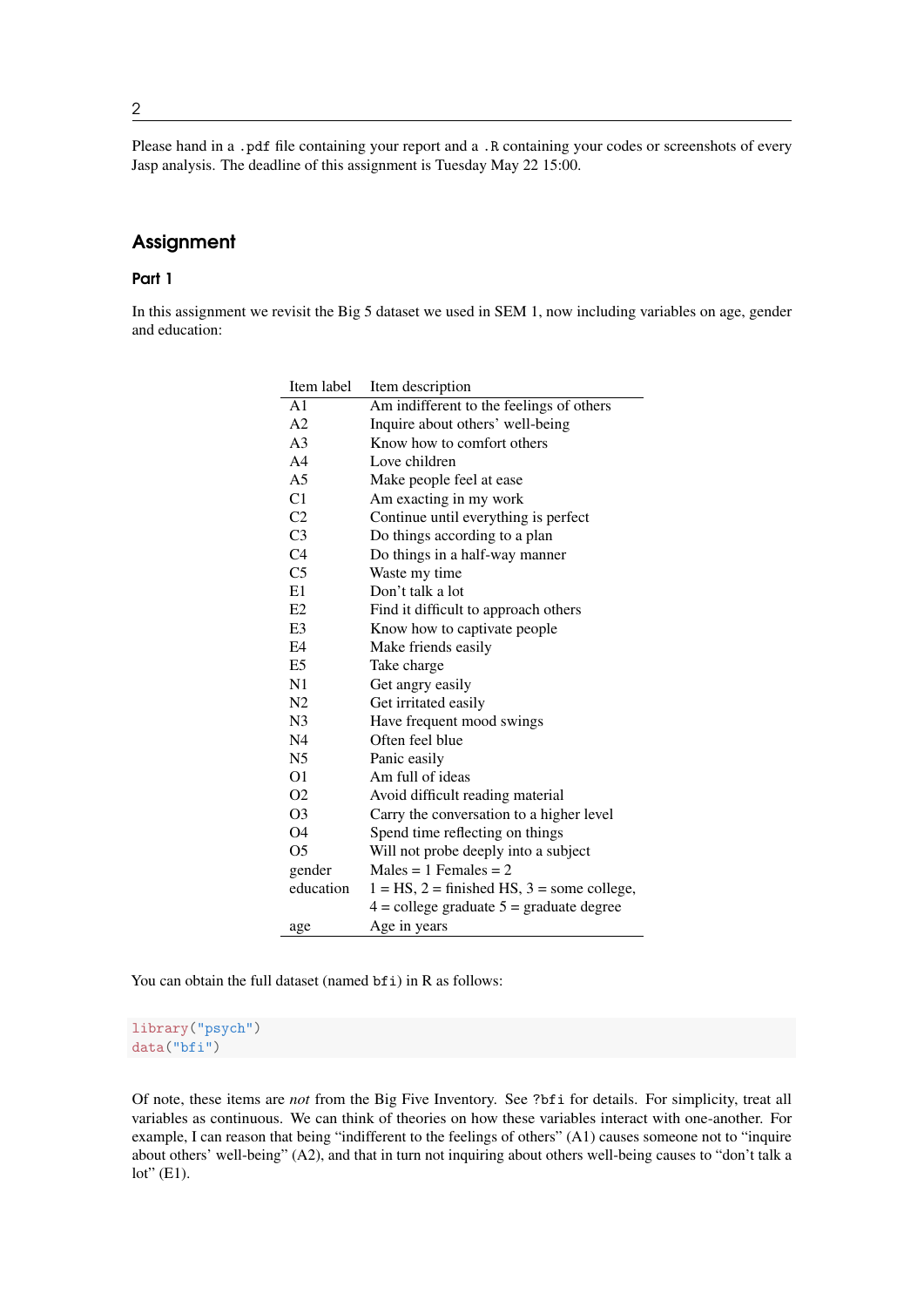

```
library("lavaan")
Model <- '
E1 \tilde{A} A2
A2 \sim A1fit <- sem(Model, bfi, meanstructure = TRUE, missing = "fiml")
fit
## lavaan (0.5-23.1097) converged normally after 21 iterations
##
## Number of observations 2800
##
## Number of missing patterns 5
##
## Estimator ML
## Minimum Function Test Statistic 3.850
## Degrees of freedom 1
## P-value (Chi-square) 0.050
round(fitMeasures(fit)[c("rmsea","cfi","tli","srmr")],2)
## rmsea cfi tli srmr
## 0.03 0.99 0.98 0.01
parameterEstimates(fit)
## lhs op rhs est se z pvalue ci.lower ci.upper
## 1 E1 ~ A2 -0.291 0.026 -11.246 0 -0.342 -0.240
## 2 A2 ~ A1 -0.284 0.015 -19.045 0 -0.314 -0.255
## 3 E1 ~~ E1 2.544 0.068 37.247 0 2.410 2.678
## 4 A2 ~~ A2 1.214 0.033 37.208 0 1.150 1.278
## 5 A1 <sup>~~</sup> A1 1.981 0.000 NA NA 1.981 1.981<br>## 6 E1 <sup>~</sup>1 4.373 0.128 34.169 0 4.122 4.623
## 6 E1 ~1 4.373 0.128 34.169 0 4.122 4.623
## 7 A2 ~1 5.489 0.042 131.765 0 5.407 5.570
## 8 A1 ~1 2.413 0.000 NA NA 2.413 2.413
```
This model fits well!

**Question 1 (1 point)** What parameter corresponds to  $\mathcal{E}(A1)$ ?

Question 2 (2 points) Give  $\mathcal{E}(E1)$  (the model implied mean of E1) using the above supplied parameter estimates. Compare your answer to inspect(fit, "sample")\$mean (the sample means). Your answer might differ slightly due to rounding.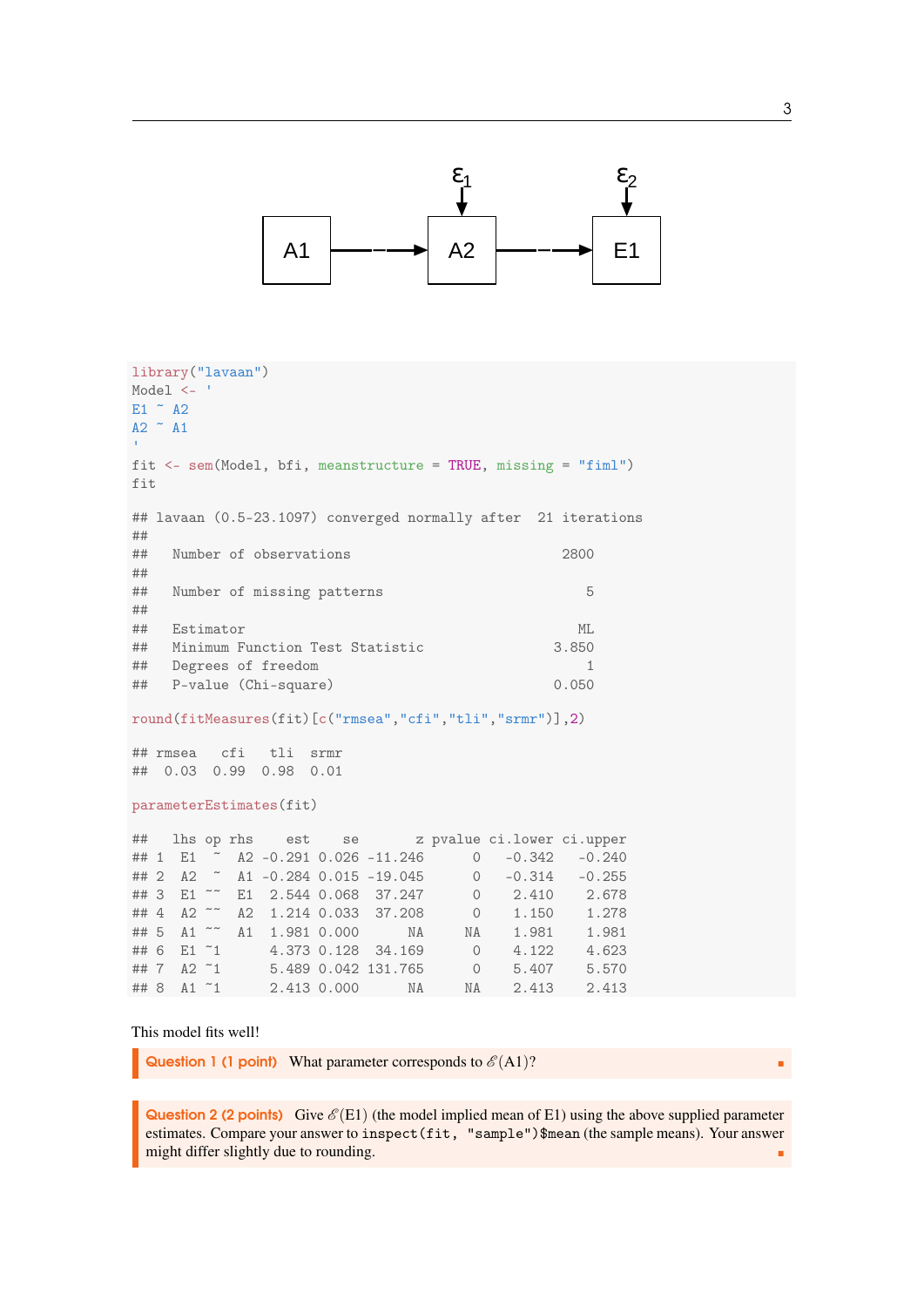Question 3 (1 point) Suppose we intervene on this system and make someone very indifferent to the feelings of others (such that that person responds to item A1 with the maximum of 5). What is the expected result of our intervention,  $\mathcal{E}(E1 | Do(A1 = 5))$ , assuming the above model is true? Tip: replace the expected value of A1 in the expression you used above with the result of this intervention.

Question 4 (1 point) Suppose we intervene on this system and make someone talk a lot (such that that person responds to item E1 with the minimum of 1). What is the expected result of for how indifferent this person is to the feelings of others,  $\mathcal{E}(A1 | Do(E1 = 1))$ , assuming the above model is true? Tip: think about this first before you calculate anything.

Question 5 (2 points) List all possible equivalent models to the model I fitted, using only the same variables (no latent variables). For each model, describe if you think  $\mathscr{E}(E1 | Do(A1 = 5))$  and  $\mathscr{E}(A1 |$  $Do(E1 = 1)$ ) will be *higher* or *lower* than in the original model (you do not have to fit the models and compute these values).

Question 6 (3 points) Think of causal model using variables from the bfi dataset. Use between 4 to 6 variables, and make sure your theorized model is *acyclic*. Draw the path diagram of the model, including the expected sign  $(-\text{or } +)$  of each regression (you may simplify the path diagram by not drawing exogenous variables as I did above).

Question 7 (2 points) Fit your hypothesized model using Lavaan and judge the fit. You do not have to modify the model to improve fit.

Question 8 (3 points) Is an equivalent model possible using the same variables? Why (not)? If you can identify an equivalent model, confirm the model is equivalent using Lavaan. If not, think of a model that, while different, might fit about as well as your theorized model, and compare model fit of the alternative model to your theorized model.

## Part 2

Given the following SEM analysis (original article on blackboard):

```
library("semPlot")
library("lavaan")
suveg.r \leftarrow c(
'1.00
-0.25 1.00
 0.11 -0.14 1.00
 0.25 -0.22 0.21 1.00
0.18 -0.15 0.19 0.53 1.00')
suveg.r <- getCov(suveg.r, names = c("RMBI", "FES", "FEQN", "DERS", "SCL90ANX"))
sd.suveg <- c(0.33, 0.62, 1.00, 0.54, 0.47)
suveg \leq cor2cov(R = suveg.r, sds = sd.suveg)
mod1 <- '
ENTER MODEL HERE
fit1 \leq sem(mod1, sample.cov = suveg, sample.nobs = 676, fixed.x = FALSE)
```